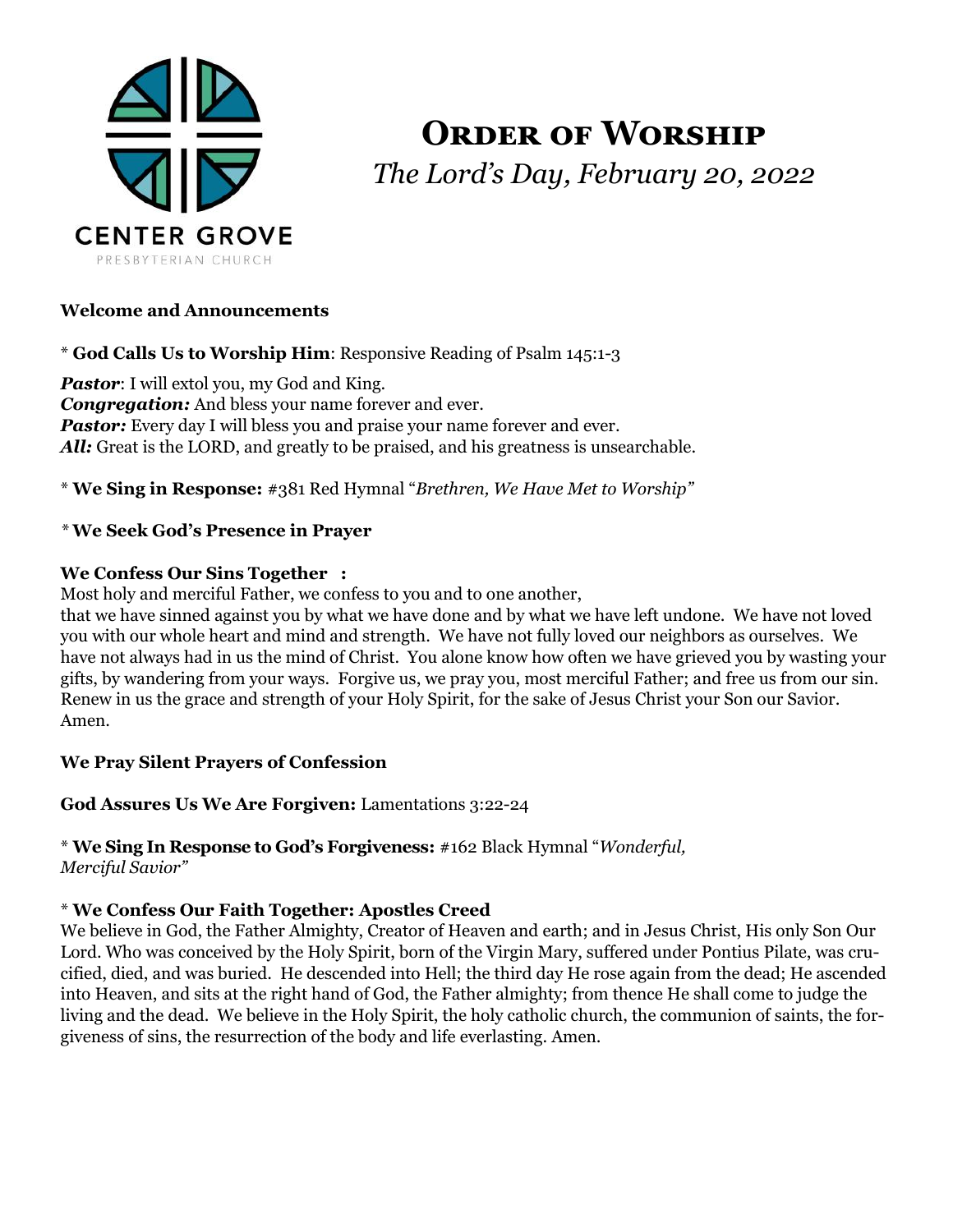# **We Read From God's Word:** 1 John 2:28-3:10

# **We Pray For The Congregation and Community**

## **We Memorize God's Word**: **2 Corinthians 5:14-15**

For the love of Christ controls us, because we have concluded this: that one has died for all, therefore all have died; and he died for all, that those who live might no longer live for themselves but for him who for their sake died and was raised.

## **We Present Our Tithes & Offerings In Worship**

## **We Worship Through the Music of Offertory**

\* **We Sing the Doxology:** #731 Red Hymnal *"Doxology"*

- \* **We Give Thanks to the Lord**
- \* **We Sing In Preparation for the Word:** #35 Black Hymnal *"O Great God"*

*(Children age 4 through kindergarten may be dismissed to Children's Worship)*

## **Pastor Reads the Sermon Text:** Matthew 6:1-6

**Pastor Preaches God's Word:** "*Practicing Our Righteousness Under the Watchful Eye of God"* - Pastor Wes James

### **We Celebrate the Lord's Supper**

\* **We Sing In Response to the Word:** #44 Red Hymnal "*How Great Thou Art*"

\* **The Lord Sends Us Out (Benediction)**